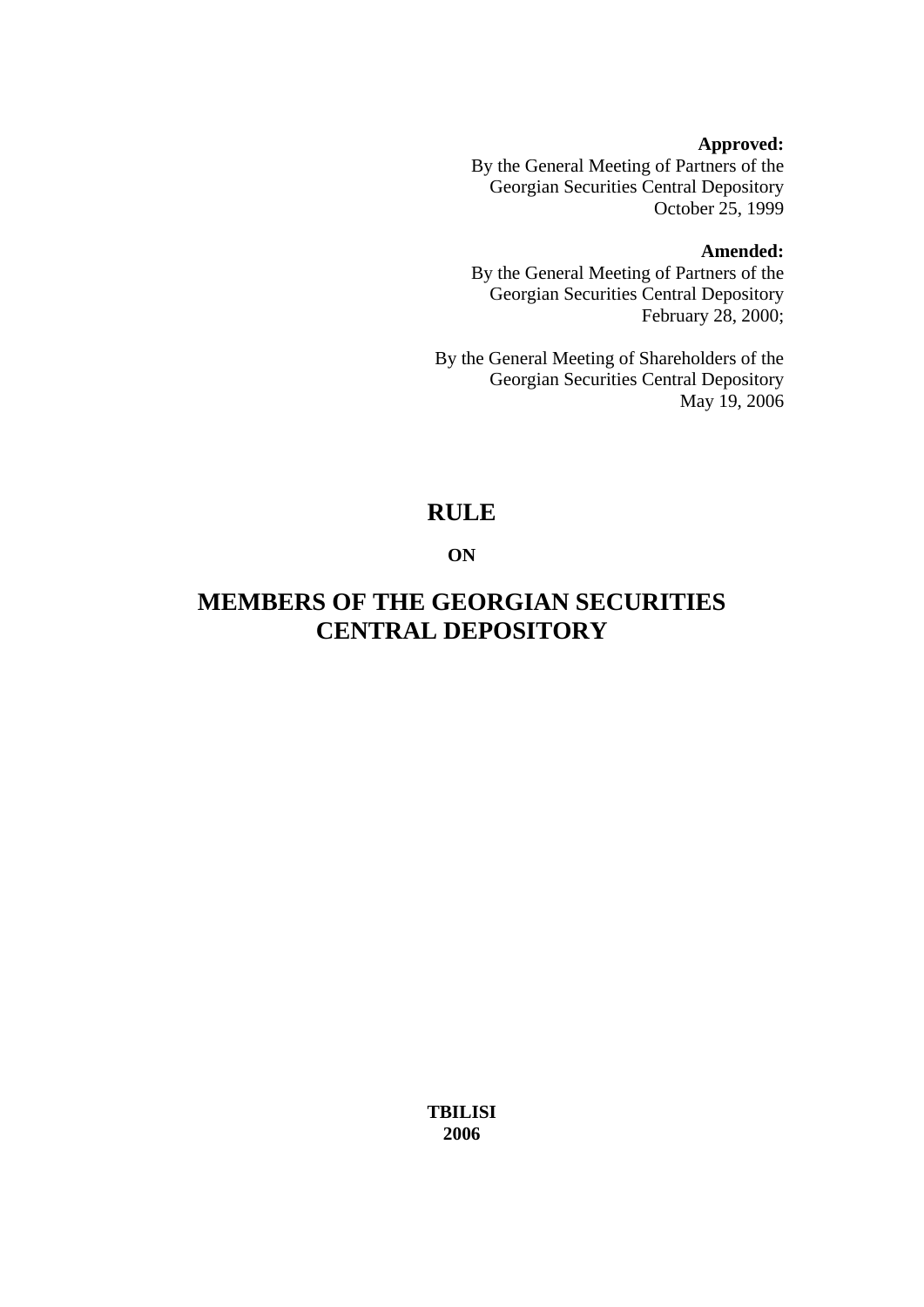#### **I. General Rules**

- 1.1. This Rule on Owner-Members of the Georgian Securities Central Depository (hereinafter referred to as the Rule) is prepared in compliance with the Law of Georgia on Securities Market, the Charter of the Georgian Securities Central Depository (hereinafter referred to as the Depository) and other Regulations.
- 1.2. This Rule regulates the rules and procedures for the admission of a member (participant) to the Central Depository, requirements to be imposed on them and sanctions provided for violation of the Depository's rules.
- 1.3. Each Annex constitutes an integral part of this Rule.
- 1.4. This Rule is approved by the General Meeting of Shareholders of the Central Depository, which, in case of necessity makes amendments and changes thereto.

#### **II. Admission Procedure**

- 2.1. The following securities market participants may become members of the Depository: brokerage companies, banks, insurance companies, issuers, investments companies and stock exchanges that meet the requirements under the Georgian Legislation, Regulations of the National Securities Commission of Georgia (hereinafter referred as the Commission), the Depository's Charter, this Rule and the criteria for the members set forth in this Rule.
- 2.2. The basis for considering the admission of a member is an application (Annex No.1) submitted by an applicant and addressed to the Depository's General Director. Documents listed in the submitted application shall be attached.
- 2.3. The application filed with the Depository by an applicant shall meet the following criteria:
	- 2.3.1. charter capital shall exceed 10 000 (ten thousand) lari;
	- 2.3.2. With the aim to effect settlement of the transactions executed on the Georgian Stock Exchange (hereinafter referred as the "Exchange"), an applicant shall have opened an account with the settlement bank or banks assigned by the Depository;
	- 2.3.3. None of its managing body members shall be deprived of the right to be a member of a managing body, have the criminal record for committing an economic crime for the past 10 years, and have administrative convictions for the gross violation of the Securities Legislation for the past 5 years.
	- 2.3.4. The application shall contain the complete and accurate data on the material events required by the Depository.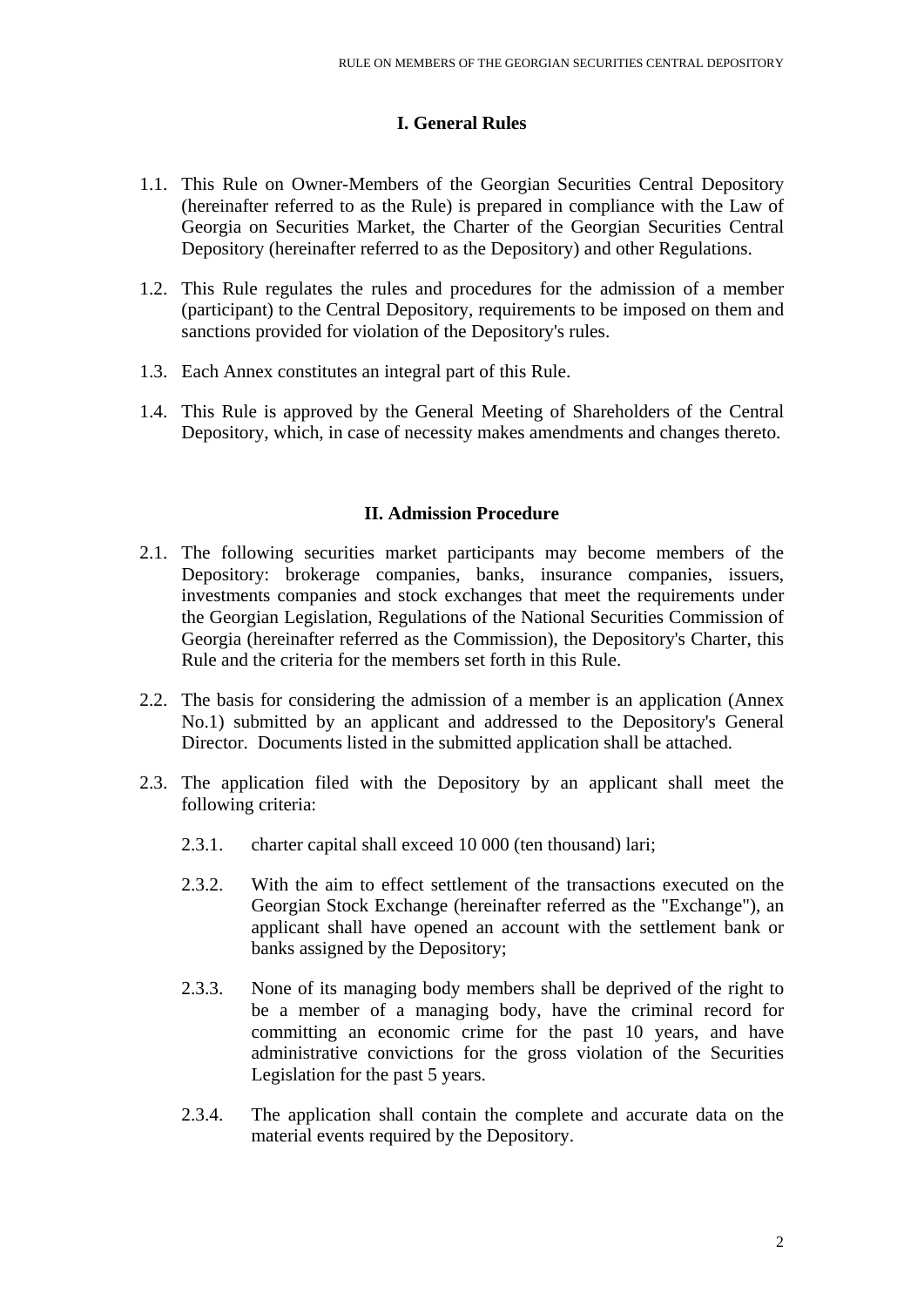- 2.4. In case an applicant fails to submit all the necessary documentation, its application shall be waived.
- 2.5. An applicant shall be responsible for the accuracy of the submitted documentation.
- 2.6. The application and the attached documentation shall be transferred for review to the Members' (Participants') Service of the Depository within one business day upon their submission.
- 2.7. The Members' (Participants') Service of the Depository shall review the documentation within five business days upon their submission.
- 2.8. The Members' (Participants') Service, if deemed necessary, may request additional information from an applicant to clarify issues related to the filed documentation.
- 2.9. Time period defined in Section 2.7. shall be re-counted upon the submission of the additional information by an applicant for the clarification of issues related to the filed documentation.
- 2.10. After reviewing the documentation filed by Depository Members' (Participants') Service, the General Director shall make an opinion and submit it to the Supervisory Board for approval.
- 2.11. If an applicant disagrees with the decision of the Depository's Management Body, he/she may appeal to the Depository's Supervisory Board.
- 2.12. The Supervisory Board shall take a decision on the admission and notify an applicant within one business day.
- 2.13. The admission day shall be the day when the Supervisory Board takes a decision on the admission of a member.
- 2.14. Information on the decision taken by the Depository's Supervisory Board shall be disseminated among all the members and owners of the Depository and the notice shall be given to the Commission.
- 2.15. Upon admission, an agreement is entered into between a member and the Depository (Annex No.2)

#### **III. Rights and Obligations of Members**

- 3.1. A member of the Depository shall have the right to:
	- 3.1.1. require the Depository to set fair, reasonable and non-discriminatory rules for its members;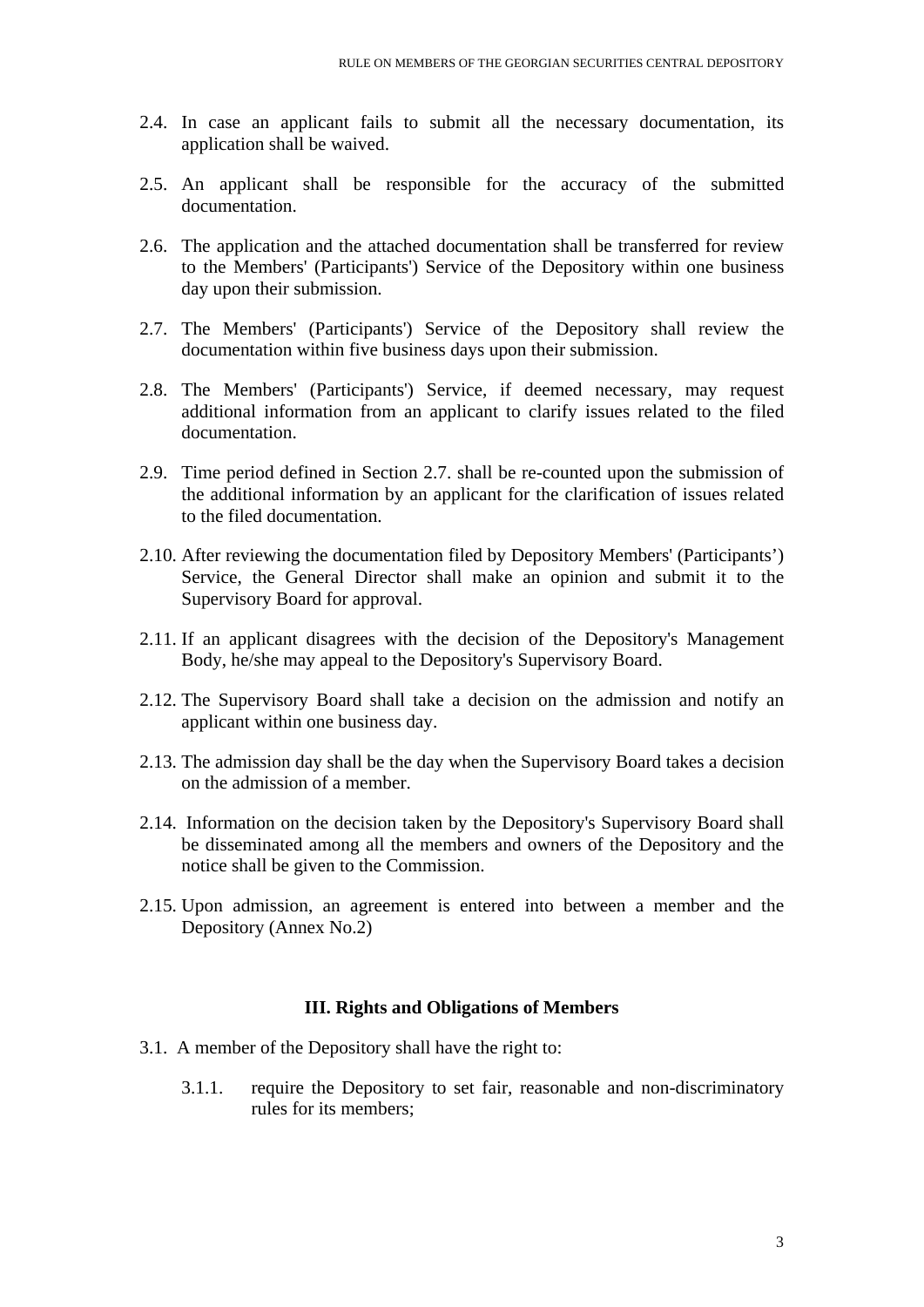- 3.1.2. require the Depository to execute settlement and clearing of securities transactions in a timely and accurate manner, within time period specified in Rules;
- 3.1.3. require the Depository, its members, and employees to comply with the ethical standards and norms;
- 3.1.4. refer the property disputes to the standing arbitration established by the Exchange;
- 3.1.5. follow the rules established by the Depository's Services;
- 3.1.6. receive an extract on the securities ownership status, in accordance with the established rule;
- 3.1.7. inform the Depository's General Director of the violations of Regulations committed by the Depository's members or employees;
- 3.1.8. participate in the General Meeting of Members, vote or be voted by its representative to the Committee of Members, nominate persons to the Depository's Supervisory Board;
- 3.2. Major obligations of a Depository's member are to:
	- 3.2.1. fully comply with the requirements of the Depository's Regulations and be guided by all directives of the managing body in its activities and each transaction carried out through the Depository;
	- 3.2.2. adhere to the norms stipulated in the Code of Ethics and Disciplinary Procedures Code approved by the Shareholders Meeting of the Depository;
	- 3.2.3. maintain confidentiality of technical, technological and commercial information, disclosure of which may inflict damages upon the Depository, its members, and their clients;
	- 3.2.4. pay membership fees and other charges established by the Depository and fines imposed for violation of the Depository's rules in a timely manner;
	- 3.2.5. assist in achieving the Depository's charter objectives, act in the best interests of the Depository and promote its public image and visibility;
	- 3.2.6. notify the Depository's Managing Body of the existing or anticipated changes in its financial an legal status that may affect the implementation of the obligations of a member before the Depository, its members and clients;
	- 3.2.7. own 10% or less in the Depository;
	- 3.2.8. refer the disputes arisen with the Depository and other members to the standing arbitration established by the Exchange;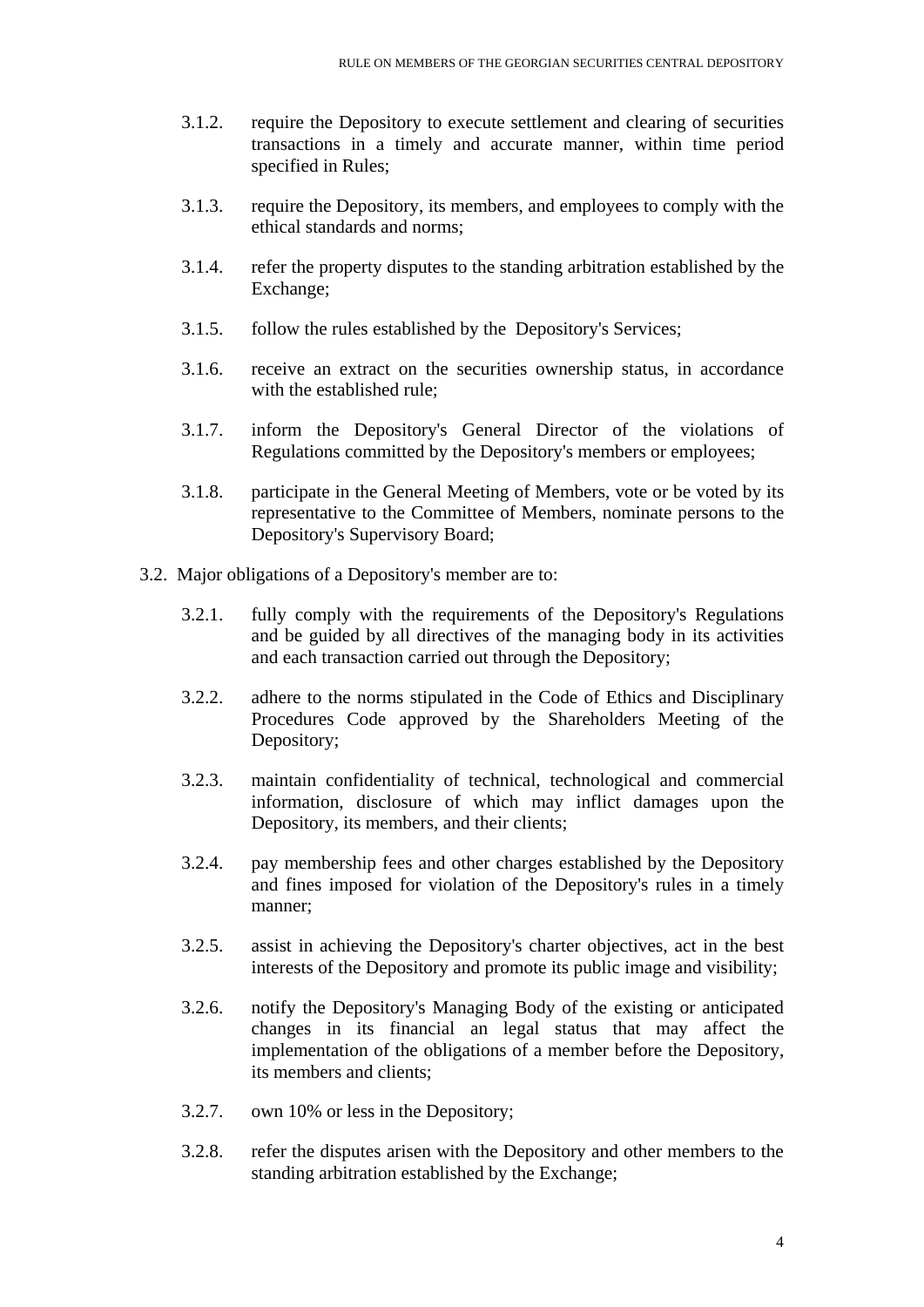- 3.2.9. fulfill the obligations in respect to the delivery of securities or funds in a timely manner;
- 3.2.10. adhere to the rules and instructions of the securities record-keeping;
- 3.2.11. fully adhere to the amendments made to the Depository rules after such amendments have taken effect; these amendments shall not deprive a member of the right to waive the membership;
- 3.2.12. during the regular business hours, with or without the advance notification provide to the Depository's authorized representative at his/her request the books and records (electronic and hardcopies without limitation) within the scope of relationship between the Depository and the member;
- 3.2.13. maintain records in compliance with the relevant legislation and regulations; segregate own records from those of its clients;
- 3.2.14. satisfy all requirements in respect to its activities imposed by the Commission or an SRO it is a member of;

#### **IV. Suspension of a Member's (Participant's) Account**

4.1. In accordance with the Code of Disciplinary Procedures of the Depository, a General Director of the Depository is authorized to immediately suspend an account of a member in the following cases:

4.1.1 failure to fulfill the obligations under the transactions concluded by a member in the trading system, upon the delivery of the securities or funds;

4.1.2 suspension of the activities of a member by any SRO:

4.1.3 overdue payment of membership fees;

4.1.4 when a member fails to settle any amount of money, which should be carried out for the benefit of the Depository, including the reimbursement of damages that might be inflicted by a member on the Depository;

4.1.5 a member fails to meet the initial capital requirements;

4.1.6 violation of any rule, procedure or agreement of the Depository by a member;

4.1.7 non-compliance with other obligations envisaged by section 3.2 of this Rule.

4.2. Temporary suspension of the account does not exempt a Depository's member from the payment of membership fees and other charges contemplated in the articles 6.1 and 6.2.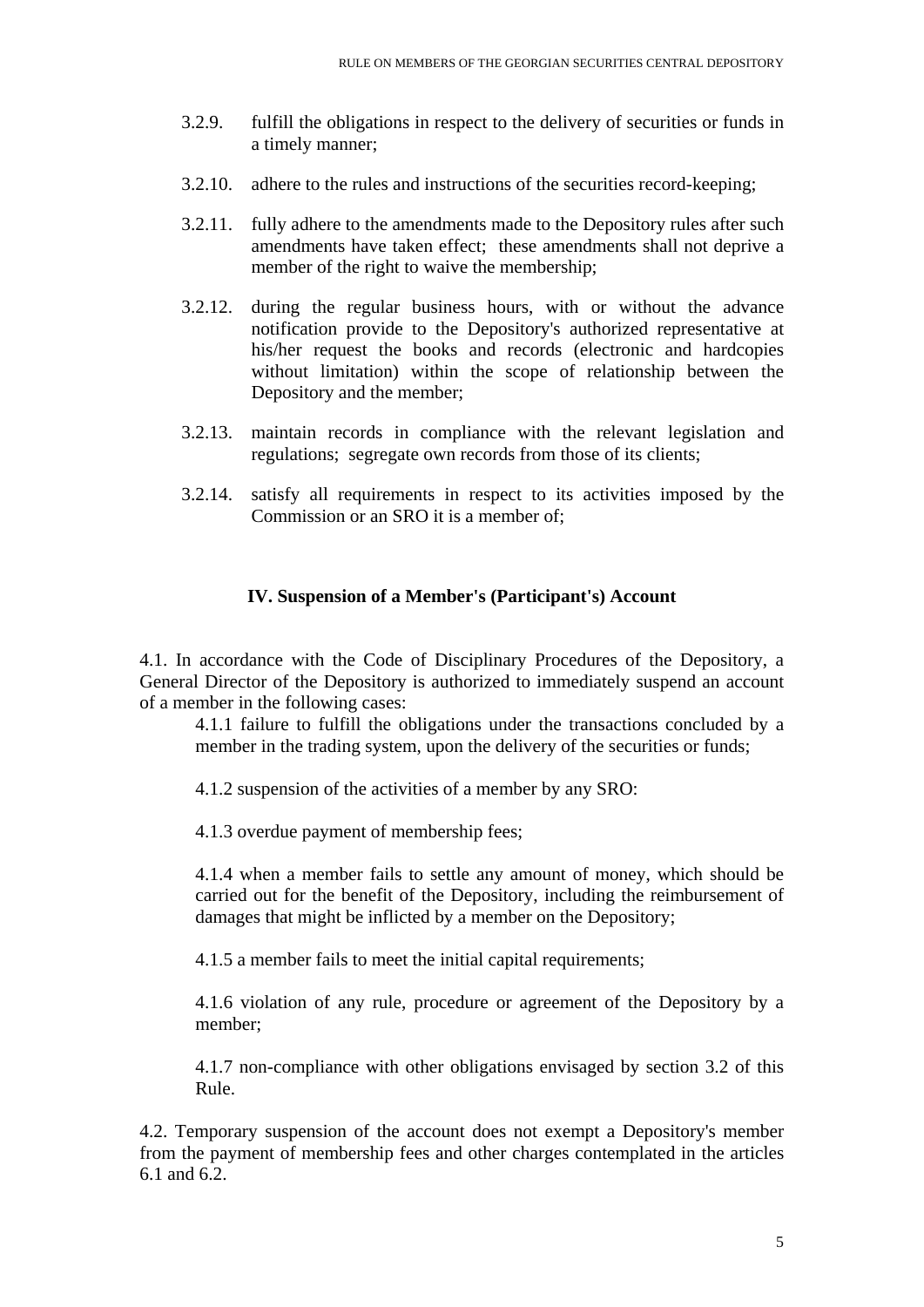4.3. In case of the temporary suspension of the account of a member, the Depository shall notify its owners and members of this action on the same date.

4.4. If a member remedies the violations stipulated in article 4.1, the Depository's General Director shall authorize a member to manage an account under the Code of Disciplinary Procedures of the Depository.

4.5. In case of the recovery of a member's right to manage an account, the Depository shall notify its owners and members of this action on the same date.

## **V. Termination of Membership**

- 5.1 The basis for termination of membership in the Depository can be the following:
	- 5.1.1. Application of a member (participant) to resign from membership;
	- 5.1.2. Bankruptcy of the member under the Georgian Legislation;
	- 5.1.3. Liquidation of a member, as a legal person;
	- 5.1.4. Revocation of a member's respective license;
	- 5.1.5. Suspension of the membership at the Stock Exchange;

5.1.6. When the Depository has a reason to believe that a member has committed fraud, acted in bad faith, committed forgery or did not disclose a material event in any report submitted by a member;

5.1.7. Incompliance by a member with the decision of the standing arbitration established by the Exchange;

5.1.8. The repeated failure by a member to fulfill the obligations under the transactions concluded by a member in the trading system, upon the delivery of the securities or funds;

5.1.9. When a member is experiencing financial or operational difficulties and the Depository takes a decision and notifies the Commission that closing of the member's accounts is necessary for the protection of the Depository, its other members, creditors and investors.

5.2. In the cases provided for in Article 5.1.1, a member shall submit an application in the name of the Depository's General Director 15 days in advance.

5.3. In cases provided for in Articles 5.1.2-5.1.5, pursuant to the Article 3.2.6 of this Rule, a member shall promptly notify the Member's (Participant's) Service of the Depository of the event occurred.

5.4 After receiving the respective documentation from the Member's (Participant's) Service, the General Director shall make an opinion and submit it to the Supervisory Council for approval at the nearest meeting and suspend a member's account.

5.5. The Supervisory Council shall take a decision on the termination of the Depository's membership.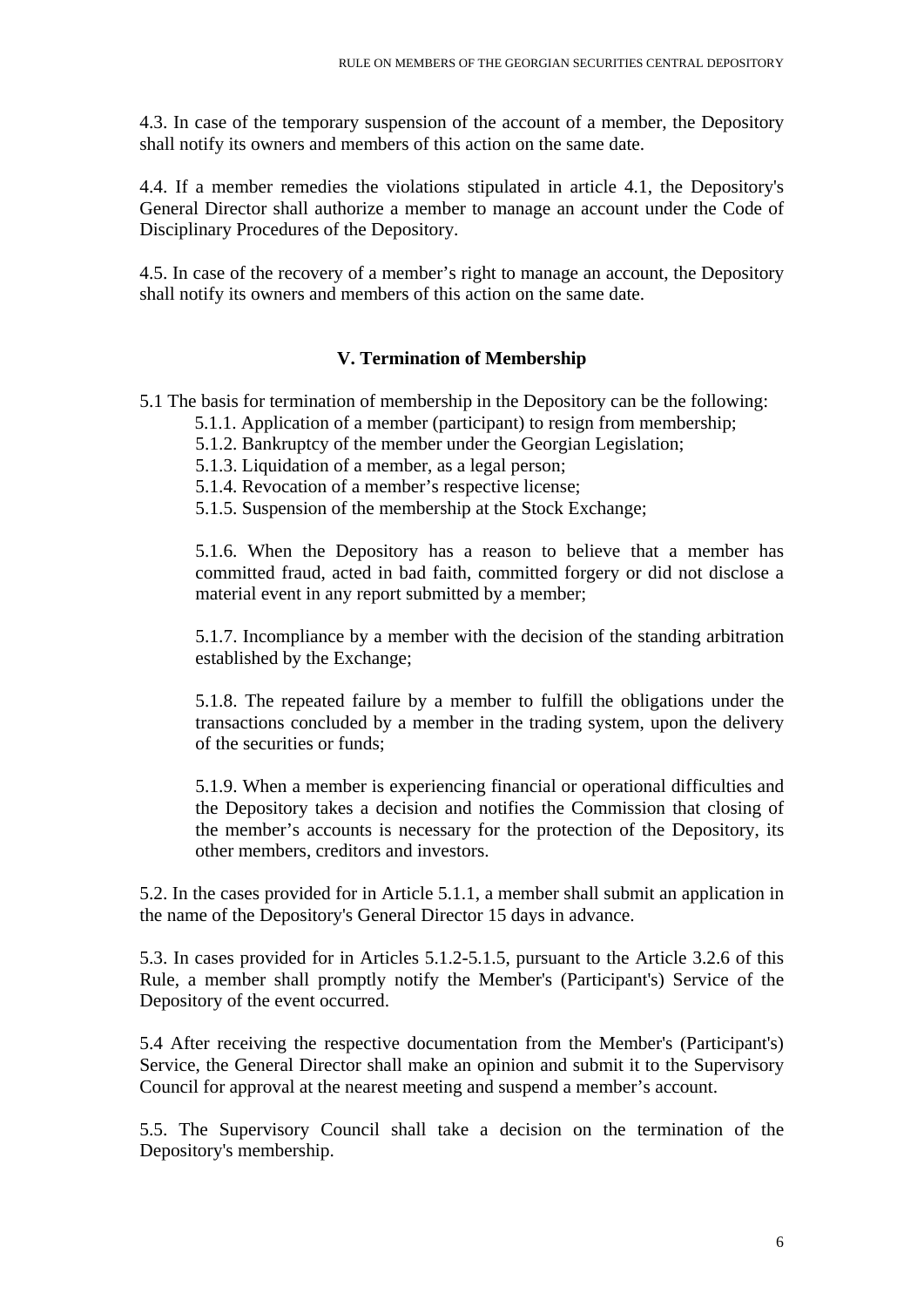5.6. In case of termination of membership, the Depository shall notify the members and owners of the fact and send a written notification to the Commission.

5.7. The day the Supervisory Council takes a decision on termination shall be considered a day of the termination of membership.

5.8. A member shall not receive additional rights and responsibilities upon the date of termination. The Depository shall exempt a member of the rights exercised by a member prior to the termination of membership.

## **VI. Dues and Charges**

6.1. The members shall pay membership fees and other charges established by the Depository for the services rendered (Annex No. 3).

6.2. The Supervisory Council shall determine the amount of the membership fees and other charges, periodicity of their payment and the method of payment.

6.3. The Depository shall be authorized to collect membership fees, dues and charges as set above in paragraph 1 of this article from the member account opened for clearing and settlement services on the basis of the agreement with the account holder, or without such agreement in case these dues and charges are not paid within the set time period.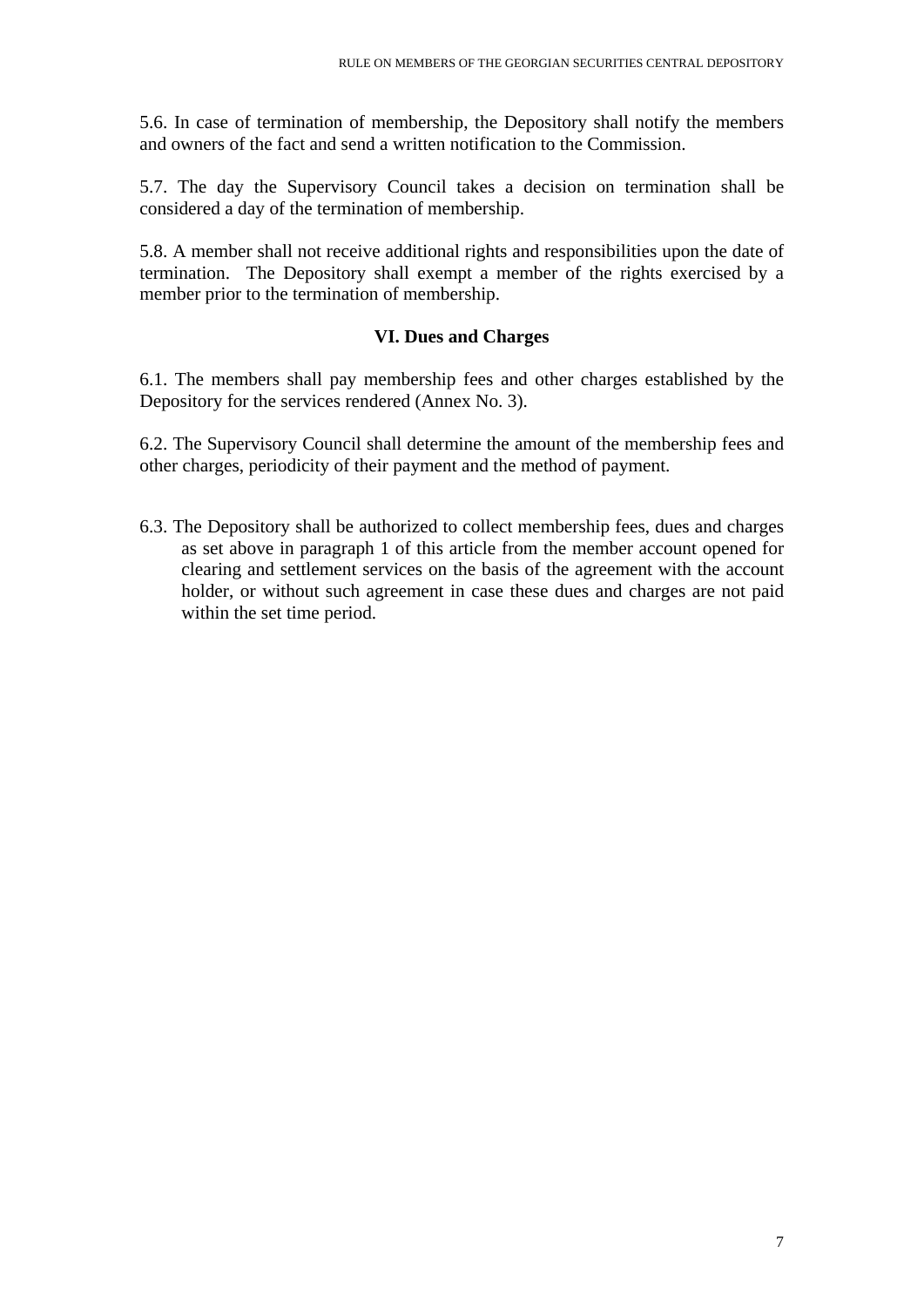**Annex No. 1** 

(To be printed on the letterhead of the applicant)

## **To the General Director of the Georgian Securities Central Depositary**

(Name of the organization)

**\_\_\_\_\_\_\_\_\_\_\_\_\_\_\_\_\_\_\_\_\_\_\_** 

\_\_\_\_\_\_\_\_\_\_\_\_\_\_\_\_\_\_\_\_\_\_\_\_\_\_\_\_\_\_\_\_\_\_\_\_\_\_\_\_\_

(Name of the official)

## **A PP LI C A T I O N**

Please review our application and intercede for us with the Supervisory Council for the admission to the Georgian Securities Central Depositary.

The following documents are attached to the application:

- 1. Notarized copy of the Charter with all the changes by the time of submission;
- 2. Notarized copy of the Legal Person's Registration Certificate (Court Decree) with all the changes by the time of submission;
- 3. Registration Form issued by the State Tax Department of Georgia for the inclusion in the Tax Payers' Register and assignment of the identification number;
- 4. Application about a proxy, which includes no more than two persons, who will be authorized to act within the Membership Agreement, concluded with the Depository and transfer orders to the Depository for servicing the account. In addition, the application should comprise the information about the proxies, notarized facsimiles of each person and two photos of each;
- 5. A copy of a license issued by the authorized body to the applicant to engage in the respective activity;
- 6. For brokerage companies a document certifying membership with the Exchange (for those companies, which are the members of the Exchange).

Signature: -----------------------

Date:--------------------------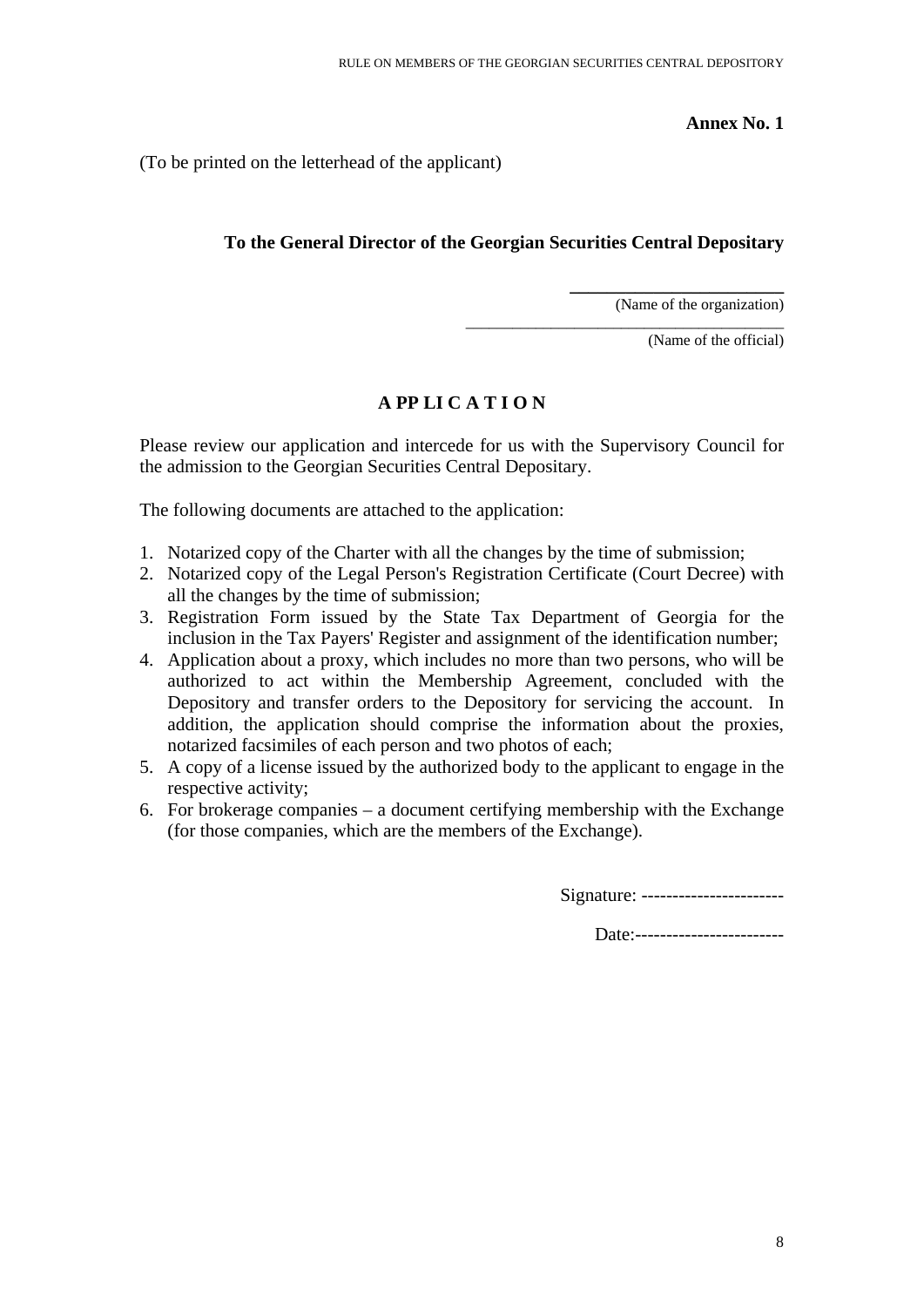**Annex No. 2** 

### **Membership Agreement**

Tbilisi  $\sim$  200 The Georgian Securities Central Depository, JSC. (hereinafter referred to as the Depository), represented by its General Director Gaioz Sanadze acting on the basis of the Depository's Charter on the one hand and \_\_\_\_\_\_\_\_\_\_\_\_\_\_\_\_\_\_\_\_\_\_\_\_\_\_\_\_\_\_\_\_\_\_\_\_ (hereinafter referred to as the Participant), represented by its \_\_\_\_\_\_\_\_\_\_\_\_\_\_\_\_\_\_\_\_\_\_\_\_\_\_\_\_\_\_\_\_\_\_\_\_\_\_\_\_  $\alpha$  acting on the basis of  $\overline{\phantom{a}}$  on the other

entered into the Agreement below:

### **1. General Provisions**

- 1.1 According to the present Agreement the Participant acknowledges the requirements of the Depository's Charter, rules and regulations and undertakes to observe them.
- 1.2 Before signing the Agreement, the Depository shall acquaint the Participant with its Charter, rules and regulations.

### **2. Subject of the Agreement**

2.1 The Candidate for Membership becomes a Member and undertakes to observe obligations under Depository Charter, rules and regulations and this Agreement

### **3. Obligations of the Parties**

- 3.1 The Depository shall:
	- 3.1.1 enter into the Service Agreement with the Participant prior to the commencement to fulfil the Depository's functions;
	- 3.1.2 provide equal service conditions to the Depository's participants in compliance with the Service Agreement;
	- 3.1.3 provide timely and accurate clearing and settlement of securities transactions of the Depository's participants;
	- 3.1.4 set fair, reasonable and non-discriminative rules for the participants and applicants;
	- 3.1.5 establish high-ethical standards and norms for the participants' behaviour and require the Depository's participants and their employees to adhere to them;
	- 3.1.6 develop procedures for the settlement of disputes in accordance with the active legislation provided that the disputes are settled at the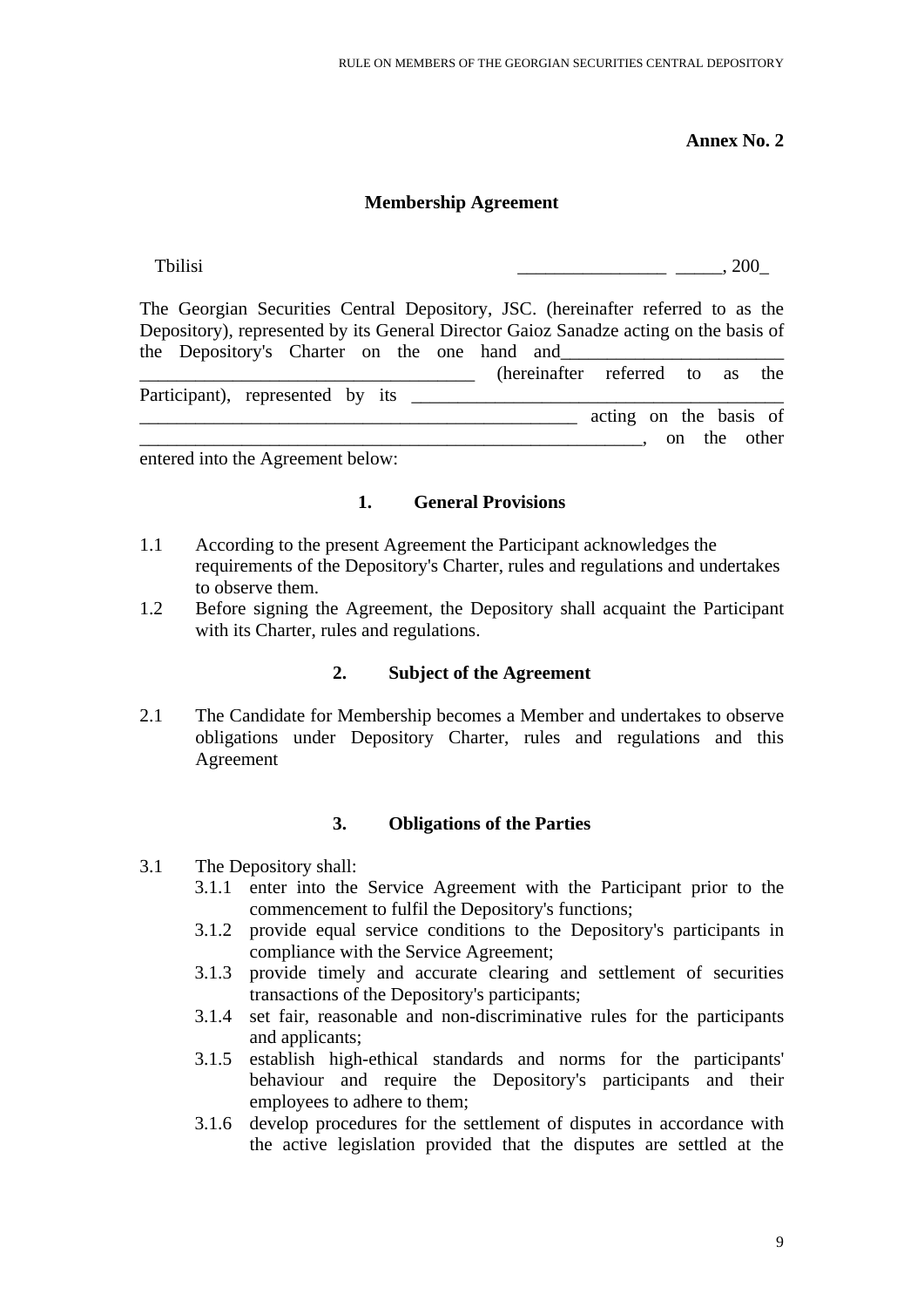standing arbitration established by the Georgian Stock Exchange (hereinafter the Exchange).

- 3.1.7 provide the Participant with the Depository's active normative documentation and the necessary information under the Depository's rules and notify on any changes and amendments in a timely manner;
- 3.1.8 ensure compliance by the participants to the rules and instructions of securities recording.
- 3.2 The Participant shall:
	- 3.2.1 enter into the Service Agreement with the Depository prior to the commencement to fulfil the Depository's functions;
	- 3.2.2 completely and unconditionally follow the requirements under the Depository's regulations and fulfil the instructions of the Depository's managing bodies when performing its activities and executing transactions through the Depository.
	- 3.2.3 follow the norms of Ethics and Disciplinary Procedures Codes approved by the Shareholders Meeting of the Depository;
	- 3.2.4 keep confidential information of technical, technological and commercial nature, disclosure of which may inflict damages upon the Depository, its participants and clients;
	- 3.2.5 provide timely payment of membership fees and other charges due, as well as penalties imposed as a result of the violation of the Depository's rules;
	- 3.2.6 facilitate fulfilment of the Depository's goals contemplated in the Charter, act in the best interests of the Depository and enhance and maintain its visibility.
	- 3.2.7 timely notify the Depository's managing body on any changes, already occurred or anticipated to its financial and legal status that may adversely affect its ability to fulfil its obligations to the Depository, its participants and clients;
	- 3.2.8 possess no more than 10% of the Depository;
	- 3.2.9 refer any disputes arisen with the Depository or other members for resolution to the standing arbitration established by the Exchange;
	- 3.2.10 completely and timely fulfil the obligations to deliver funds or securities;
	- 3.2.11 follow the instructions and rules on securities recording;
	- 3.2.12 completely and unconditionally comply with any changes to the Depository's rules after they come into effect. In addition, these changes shall not deprive the Participant of a right to waive membership;
	- 3.2.13 during the regular business hours, with or without the advance notification provide to the Depository's authorized representative at his/her request the books and records (electronic and hard copies without limitation) within the scope of relationship between the Depository and the Participant;
	- 3.2.14 maintain accounts in accordance with the relevant laws and regulations; segregate own accounts from those of the clients;
	- 3.2.15 meet any requirements of the Commission related to its activities or a self-regulatory organization it is a member of.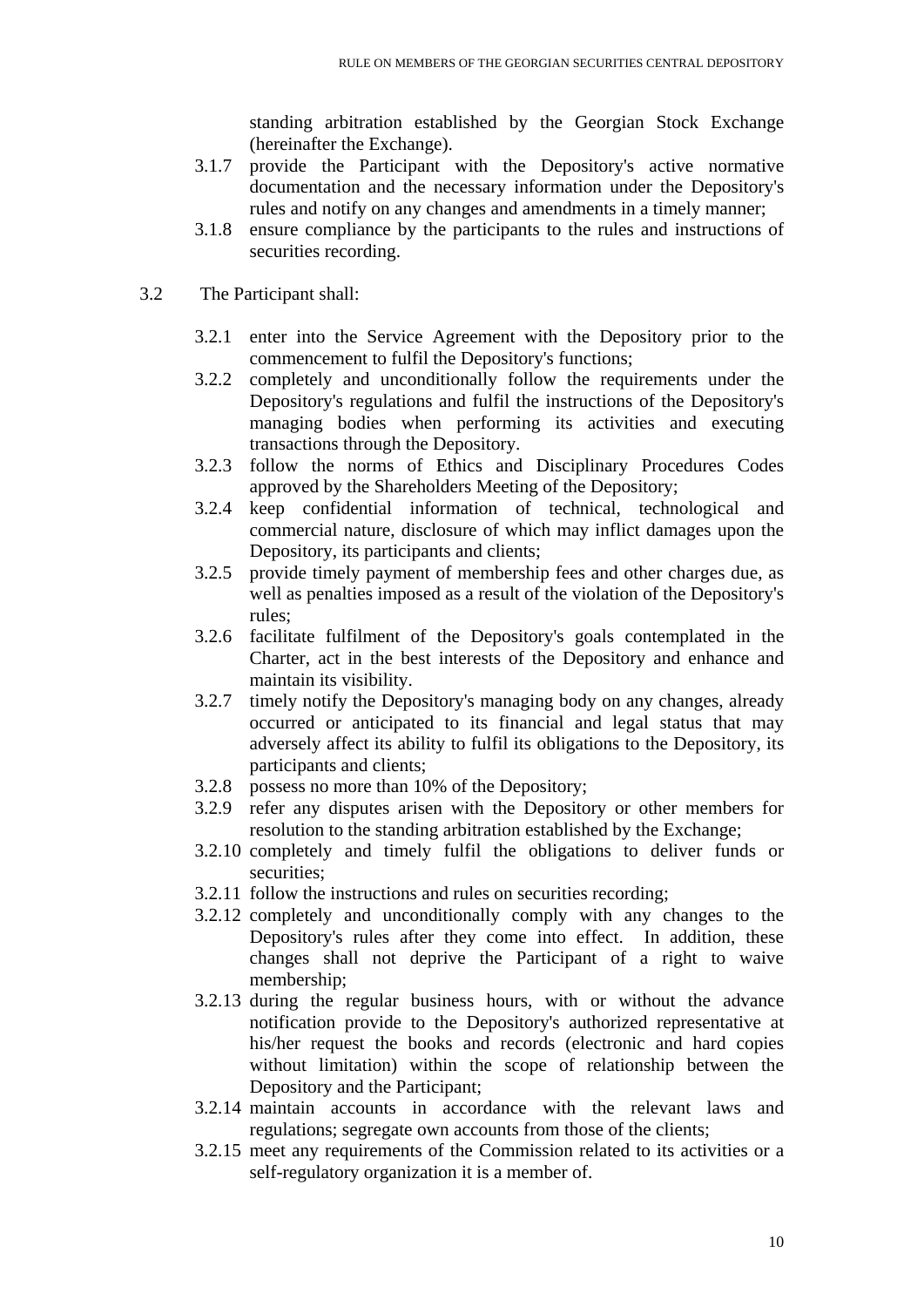### **4. Rights of the Parties**

- 4.1 The Depository shall be authorized to:
	- 4.1.1 require the Participant to fulfil and comply with the instructions set forth by its rules and bylaws or made by the Depository's managing body;
	- 4.1.2 apply sanctions to the Participant (dismissal, account suspension and restriction, reprimand, imposition of penalty, etc.) in case requirements under the documents determined by Article 4.1.1 are violated;
	- 4.1.3 refer property disputes for resolution to the standing arbitration established by the Exchange;
	- 4.1.4 rely on information solely designed for the Depository by the Exchange, including report on transactions entered into at each trading session and shall not be liable for the damage occurred as a result of reliance on such information;
	- 4.1.5 in any case rely on information on transactions provided by the Participant. The Depository is not liable to cover damages occurred as a result of use of such information.
- 4.2 The Participant shall be authorized to:
	- 4.2.1 require the Depository to establish fair, reasonable and nondiscriminative rules for the participants and applicants;
	- 4.2.2 require the Depository to provide timely and accurate clearing and settlement of the securities transactions within the period determined by the rules;
	- 4.2.3 require the Depository to ensure compliance of its employees and clients to high ethical standards and norms;
	- 4.2.4 refer property disputes for resolution to the standing arbitration established by the Exchange;
	- 4.2.5 utilize the services of the Depository in accordance with the Service Agreement;
	- 4.2.6 receive an extract on the status of securities accounts according to the established rule.
	- 4.2.7 apply to the Depository's General Director in case a participant or the Depository's employee violates the Depository's regulations;
	- 4.2.8 participate in the Participants' General Meeting, elect or be nominated to the Participants' Committee through its representative, nominate the persons for the election to the Depository's Supervisory Council.

### **5. Liabilities of the Parties**

- 5.1 The Depository shall be liable for any kind of damage resulting from improper deposit to the securities account, improper credit or debit of securities or funds or other actions conducted by the Depository within the scope of its authority.
- 5.2 The Depository shall be liable for any kind of claims related to the damages resulting from negligence, fraud or criminal action of its employee or representative.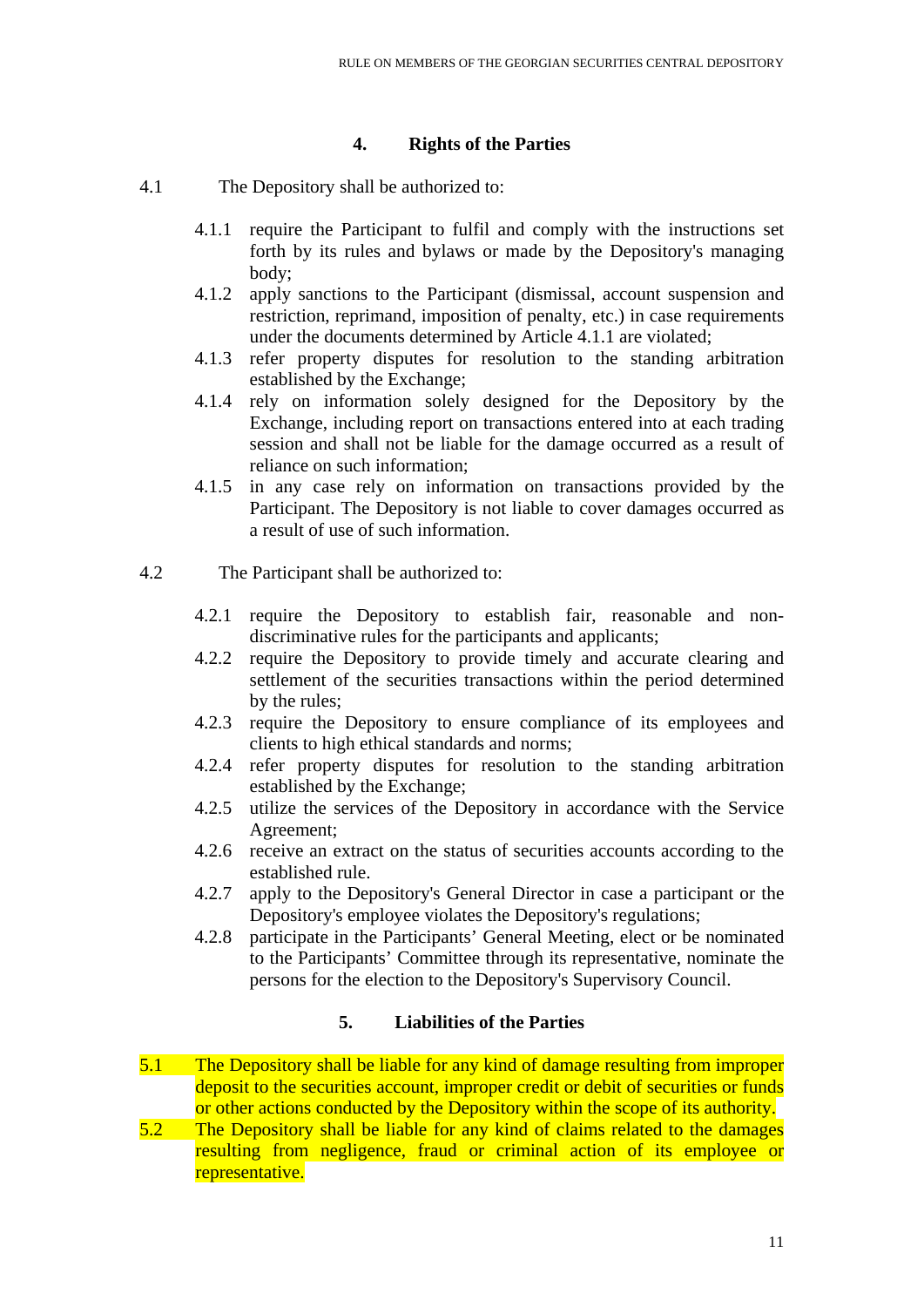- 5.3 The Depository shall not be liable for any kind of claims related to the securities ownership rights arising as a result of improper utilization of legislation on securities trading or rules of self-regulatory organizations or receipt of inaccurate or incomplete order from a Participant.
- 5.4 The Depository shall not be liable for the accuracy, timeliness and completeness of settlement between the Participant and its clients.
- 5.5 The Depository shall not be liable for the failure of a settlement bank to execute an order of the Participant or the Depository or the incomplete (improper) execution of an order.
- 5.6 The Participant shall be fully liable for the clients it represents and shall meet all obligations and legal claims against these clients, the Depository or any other party in case of offence, negligence or default.
- 5.7 The Participant shall reimburse the Depository losses incurred and expenses borne relating to the securities on the Participant's trading account or resulting from negligence, mistake, fraud or the submission of inaccurate information by the Participant's employees.
- 5.8 In cases contemplated by Articles 6.1 and 6.2 of the Rule on Owner-Members of the Georgian Securities Central Depository, delay of payment or incomplete payment of membership fees or other fees and charges by the Participant shall be subject to penalty in the amount of 1% of total unpaid sum for each day overdue.
- 5.9 In case the Participant violates this Agreement, Depository's rules and other regulations it shall be subject to sanctions under the Depository's rules and regulatory documents.

## **6. Information Delivery Procedure**

- 6.1 Information between the parties shall be delivered in writing.
- 6.2 Information delivery procedure may be modified based on the parties' agreement.

## **7. Procedure for Settlement of Disputes**

- 7.1 Any disputes arising during the term of this Agreement shall be settled through negotiations between the parties.
- 7.2 In case disputes cannot be settled through negotiations, parties shall refer to the standing arbitration established by the GSE and the disputes shall be settled in accordance with the Georgian legislation.

### **8. Terms of Confidentiality**

8.1 The parties shall maintain confidentiality of information delivered to each other within the scope of this Agreement. Information shall be considered confidential if it is not available to everyone (i.e. it is not received from the Commission, media, periodic reports or published information materials) and utilization of which may inflict moral or material damage upon any of the parties.

## **9. Force Majeure**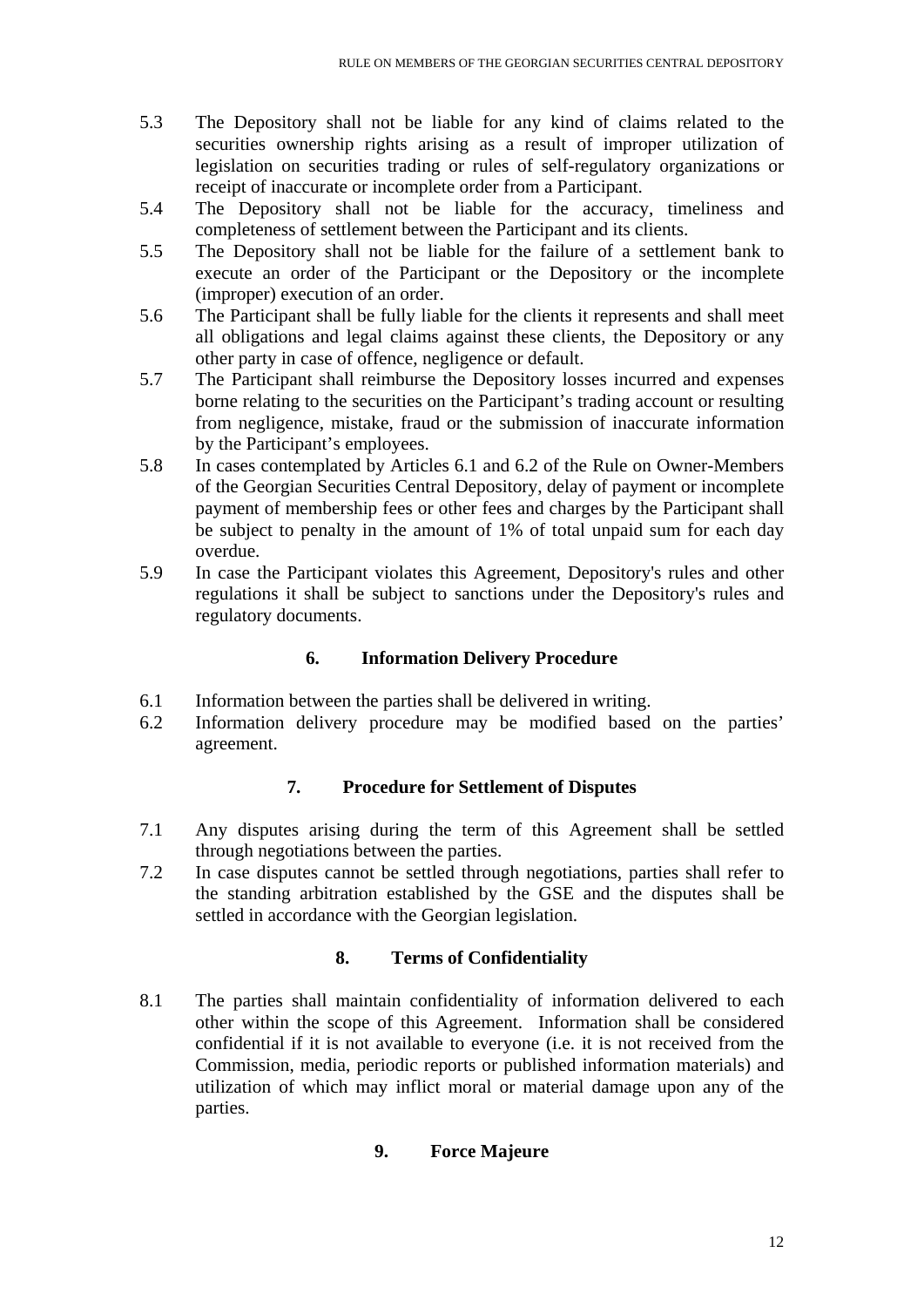9.1 Obligations undertaken by the parties in accordance with this Agreement may be suspended in case force majeure conditions occur. Terms for the performance of such obligations shall be extended for the period the force majeure conditions last.

### **10. Term of the Agreement and the Procedure of Changes**

- 10.1 This Agreement shall take effect from the date of its signing and shall continue in force until January 1, 2000.
- 10.2 If neither of the parties inform each other in writing on termination of this Agreement 20 calendar days prior to its validity date, the term of this Agreement shall be considered automatically extended for another 12 calendar months.
- 10.3 Term of this Agreement may be terminated prior to the due date by any of the parties. Agreement termination date shall be notified in writing to the other party 15 calendar days prior to this date. A document shall be signed by the authorized person and certified by the seal.
- 10.4 This Agreement is made in two counterparts with the equal legal force. One counterpart is kept with the Depository and the other with the Participant.
- 10.5 Any changes to this Agreement shall be considered effective if they are made in writing, signed and sealed by both parties.

## **11. Requisites of the Parties**

| The Depository |                       | The Participant |
|----------------|-----------------------|-----------------|
|                | 380062, Tbilisi       |                 |
|                | 74a Chavchavadze Ave. |                 |
|                | Tel.: 25 18 70        |                 |
|                | Fax: 25 18 76         |                 |
| e-mail:        |                       |                 |
| Director       |                       |                 |
|                |                       | (Gaoiz Sanadze) |

 $\frac{1}{\sqrt{2}}$  ,  $\frac{1}{\sqrt{2}}$  ,  $\frac{1}{\sqrt{2}}$  ,  $\frac{1}{\sqrt{2}}$  ,  $\frac{1}{\sqrt{2}}$  ,  $\frac{1}{\sqrt{2}}$  ,  $\frac{1}{\sqrt{2}}$  ,  $\frac{1}{\sqrt{2}}$  ,  $\frac{1}{\sqrt{2}}$  ,  $\frac{1}{\sqrt{2}}$  ,  $\frac{1}{\sqrt{2}}$  ,  $\frac{1}{\sqrt{2}}$  ,  $\frac{1}{\sqrt{2}}$  ,  $\frac{1}{\sqrt{2}}$  ,  $\frac{1}{\sqrt{2}}$